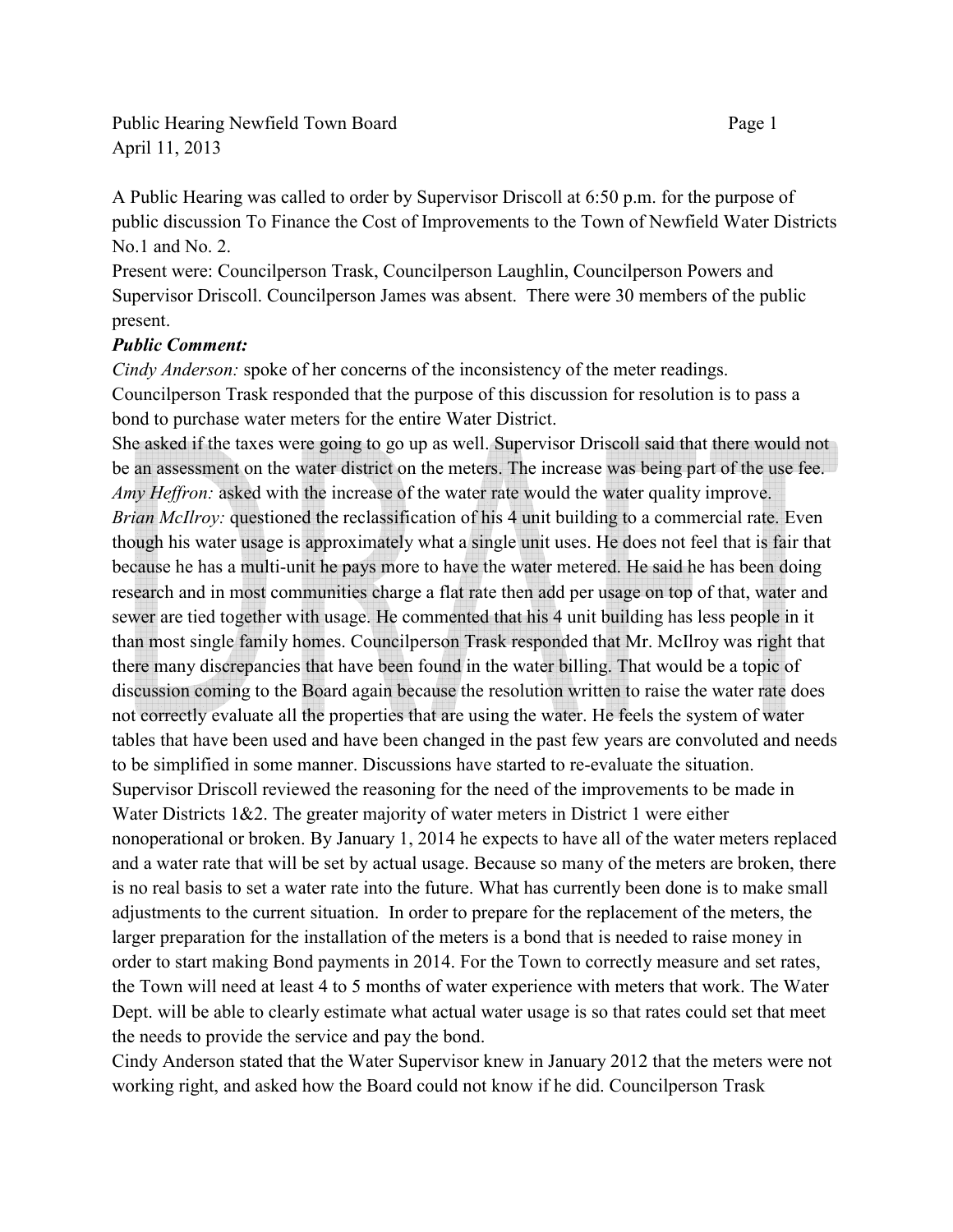Public Hearing Newfield Town Board Page 2 April 11, 2013

responded that there was a larger picture than what is seen in front of her. It is a complicated problem that will take time to resolve and the Board is genuinely concerned about the whole thing as there are several inequalities that need to be straightened out. The first step in the process is to get the water meter issue resolved. He felt that there had always been some knowledge of the problem by past Board Members and Supervisors. The current Board is a young Board that has not been here for long term history. But the water meter issue did not come to light until this past year. In an effort to correct the situation, the Board has had several conversations in order to get to where they were now. He feels is the correct course of action. The Board is doing what should be done in order to make it fair and equitable for everyone who uses the water. How the Board gets there starts out with what the Board is doing presently, by passing the Bond, getting the new meters and then having them installed. From that point, the water department will be working with very accurate figures and will have the ability to develop a longer term plan to replace meters in the future. The Board will be able to fund the Water 1 and 2 funds properly. Knowing what the usage is and being able to match the usage to what is reported and what people are actually using. Right now, the Town cannot do that. In response to three questions that have been raised: he feels that once the system is in place, the billing should be stream lined. The inequities that Mr. McIlroy referred to; a resolution was passed in order to band- aid fix the rates. The rate is not cast forever rather something had to be done in order to keep the water fund solvent, and fund the project. He feels the rate schedule presently used is the most convoluted thing he has ever seen. He hopes that by the time the project is done, it will have a solution. He addressed the question concerning water quality. Presently there is not going to be anything done during this project to address the water quality.

Councilperson Laughlin: shared her hope was that when water could be measured properly the rates could be fair for everyone.

Supervisor Driscoll stated that the problem was institutional that went back 40 years. The decision was made not to go back and figure out what happened What the Board did know is that it needed fixing and to move forward immediately. He reviewed that this was going to be an ongoing effort for the next year and a half as the meters are read and seeing what the water consumption and rates so that adjustments can be made in order to keep things fair and equitable. This will allow the Town to maintain a good operation and to be able to adopt a long term capital line to address the problem of replacement with pipes in the ground.

At 7:27 p.m. Supervisor Driscoll declared the Public Hearing closed.

Respectfully Submitted, April 24,2012